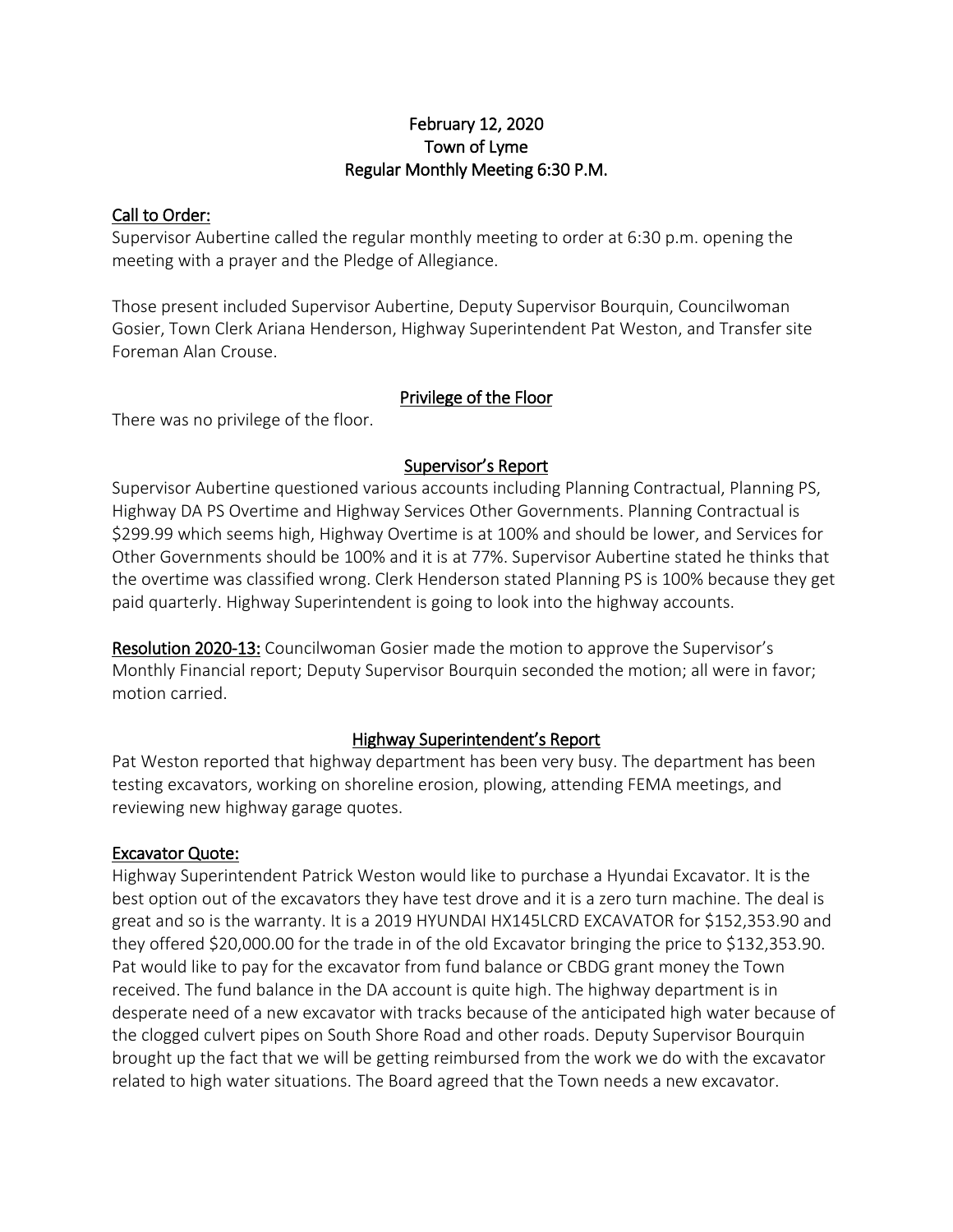Resolution 2020-14: Deputy Supervisor Bourquin made the motion to buy the 2019 Hyundai Excavator for \$132,353.90 with the trade in of the old excavator; seconded by Councilwoman Gosier; all were in favor and the motion was carried.

Highway Superintendent Pat Weston received a sign quote from NYS to replace the speed limit signs. The Board decided to use the budgeted \$1,000.00 to buy new signs to replace the ones that are already in place.

## Clerk's Report- January 2020

Monthly Receipts were as follow: Total Local Shares Remitted: \$2,063.75; Total State County & Local Revenues: \$2,596.25, Total Non – Local Revenues: \$532.50.

# Audit of the Bills (Abstracts #3 & #4)

Resolution 2020-15: Deputy Supervisor Bourquin made the motion to approve Abstract #3 in the amount of \$23,025.39; seconded by Councilwoman Gosier; all were in favor and the motion was carried.

Resolution 2020-16: Deputy Supervisor Bourquin made the motion to approve Abstract #4 in the amount of \$112,214.13; seconded by Councilwoman Gosier; all were in favor and the motion was carried.

# Approval of the January 8, 2020 Minutes

Resolution 2020-17: Councilman Villa made a motion to approve the January 8, 2020 Minutes; seconded by Councilwoman Gosier; all were in favor and the motion was carried.

# Assessor's Report:

# Committee Reports

Supervisor Aubertine read the Assessor's Report from Chairwoman Marsha Barton "We have a few more properties to review and value. We have changed assessments on approximately 160 properties to date. Angie and I are working on the Agricultural Assessments. We have approximately 80 properties that receive the Ag Exemption. Approximately 1,300,000 is exempt because of receiving the Ag Exemption. The Ag Exemption is applied to County, Town and School Assessments. Taxable Status Day is March  $1<sup>st</sup>$ . This means all exemptions must be received by March  $1<sup>st</sup>$  and property is valued as it is on March  $1<sup>st</sup>$ . Grievance Day for 2020 is Tuesday, May 26, 2020. We still have a vacancy on the Board of Assessment Review." There was no questions regarding the assessor reports.

# Municipal Water Board Report:

Supervisor Aubertine read the Water Board Report from Chairwoman Marsha Barton "I have been working with Bernier and Carr on the proposed water district study. We are looking at all possible options that might allow us to proceed with the district. They will be attending our February meeting to present the study to us before we present it to the Town Board. Our meeting is presently scheduled for Wed. February 26<sup>th</sup> at 6:30 PM, subject to change, if needed." They also need a resolution for a new water hook up.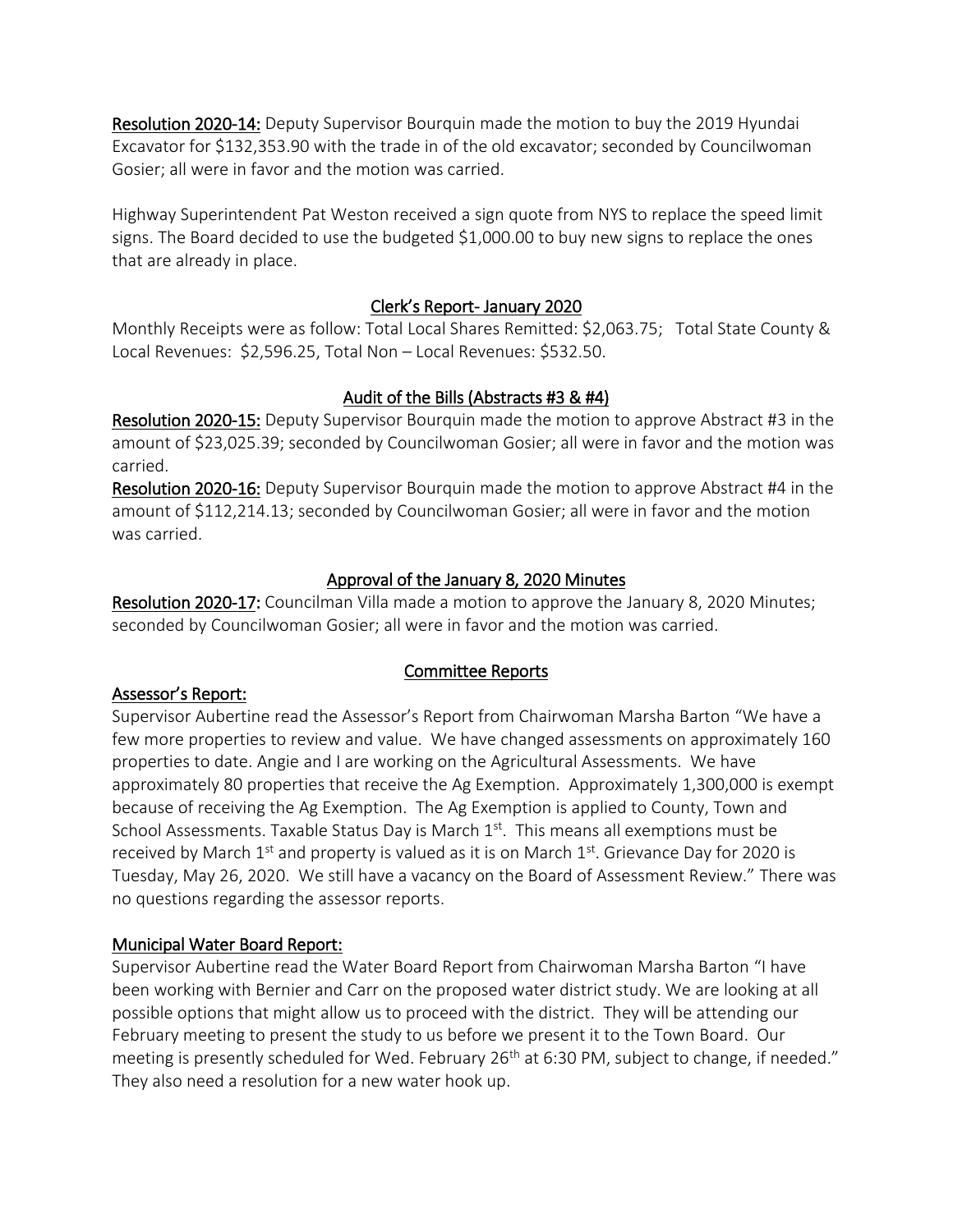Resolution 2020-18: Deputy Supervisor Bourquin made a motion to allow for a new water hookup at 29340 Ashland Road Parcel # 51.00-1-38, property owners Gregory and Rose Hubbard; seconded by Councilwoman Gosier; all were in favor and the motion was carried.

#### Planning Board:

There was no report from the Planning Board.

#### Youth Commission:

There were no questions on the Youth Commission Report. Basketball has begun and is on Sundays.

## ZEO/CEO Report:

There was no report from the ZEO/CEO.

#### TMB Cemetery:

Councilwoman Gosier stated the Board needs to make a decision on what we want to do about the mowing at the Three Mile Bay Cemetery. She would like to advertise now in case we don't have any bidders, we could make other arrangements for mowing.

Resolution 2020-19: Councilman Villa made a motion to advertise the Three Mile Bay Cemetery Mowing for the 2020 season; seconded by Deputy Supervisor Bourquin; all were in favor and the motion was carried.

#### Accept Resignation:

#### New Business

Supervisor Aubertine stated the Board would need to accept Candy Barton's resignation as the office cleaner with regrets.

Resolution 2020-20: Supervisor Aubertine made the motion to accept the resignation of Candy Barton as the office cleaner for the Town of Lyme; seconded by Councilwoman Gosier with regrets; all were in favor and the motion carried.

#### Advertise Cleaning Position:

The Board discussed advertising the cleaning position for the office as well as advertising for the Zoning Board of Appeals, Zoning Board of Appeals Alternate, and Board of Assessment Review.

Resolution 2020-21: Deputy Supervisor Bourquin made the motion to advertise for the cleaning position, Zoning Board of Appeals, Zoning Board of Appeals Alternate, and Board of Assessment Review; seconded by Councilwoman Gosier; all were in favor and the motion carried.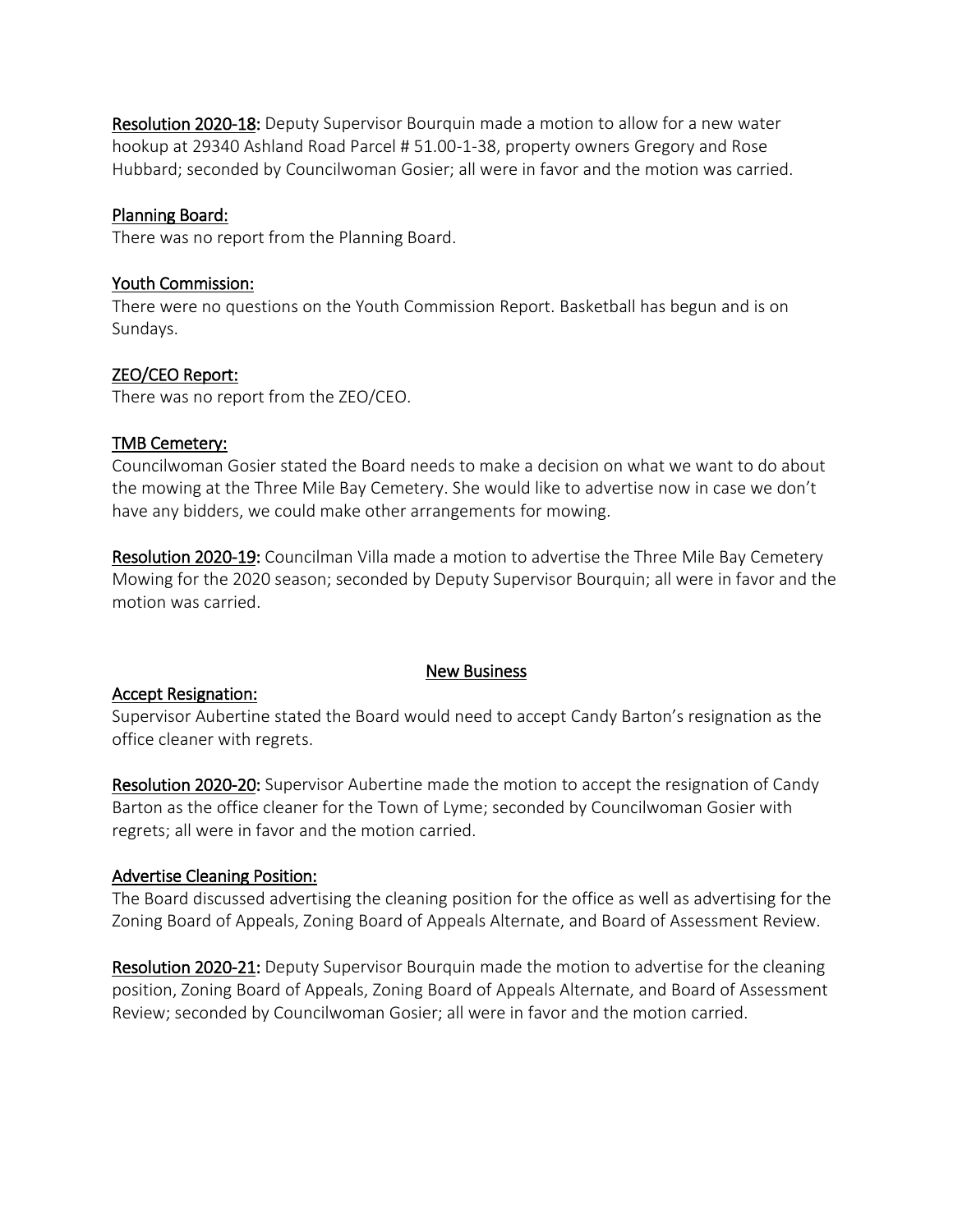## Park Grant Resolution:

Resolution 2020-22: Councilwoman Gosier made the motion to accept the following resolution for the Park Grant; seconded by Deputy Supervisor Bourquin; all were in favor and the motion carried.

RESOLVED, that The Town of Lyme applied for financial assistance from the New York State Office of Parks, Recreation and Historic Preservation ("OPRHP") under Title 9 of the Environmental Protection Act of 1993, for the purpose of funding the Lyme TREC Center;

RESOLVED, that the Town of Lyme is authorized and directed to accept these grant funds in an amount not to exceed \$261,351.00 for the project described in the grant application;

RESOLVED, that the Town of Lyme is authorized and directed to agree to the terms and conditions of the Master Contract with OPRHP for such Lyme TREC Center;

RESOLVED, that the Town of Lyme is authorized and directed to agree to the terms and conditions of any required deed of easement granted to OPRHP that affects title to real property owned by the municipality and improved by the grant funds, which may be a duly recorded public access covenant, conservation easement, and/or preservation covenant; and

RESOLVED, that the governing body of the municipality delegates signing authority to execute the Master Contract and any amendments thereto, any required deed of easement, and any other certifications to the individual(s) who hold the following elected or appointed municipal office: Town Supervisor and/or Deputy Town Supervisor.

#### Dog Kennel at Transfer Site:

Alan Crouse a foreman at the Lyme Transfer Site spoke to the Town Board about his concerns regarding the potential dog kennels being at the Lyme Transfer Site. Some of Alan's main concerns included the dog spreading diseases such as parvo, the messes the dogs will make, who will take care of the dogs, will it affect the inspections the transfer site receives, and how will they clean out the kennels? Alan was assured by the Board members that it would not be the transfer site workers responsibilities and that NYS Agriculture and Markets will be inspecting the kennels to make sure they are compliant with State regulations. Highway Superintendent Weston also offered to store the dog kennels in the highway garage if the transfer site location did not work out. Supervisor Aubertine read the following questions and answers out loud to reply to some of the concerns that were brought to his attention.

1. Liability, not only for the safety of the animals but also for our transfer site personnel Will the Town of Lyme be liable for an animals death because it is on the Town's property. If an employee gets injured will it fall on our compensation and increase our rates

I spoke at length with Mike Gillette who assured me that there are absolutely no coverage issues with our liability insurance and, in fact, noted that our policy application does not even include any questions related to dogs, kennels or Dog Control personnel. He mentioned that his agency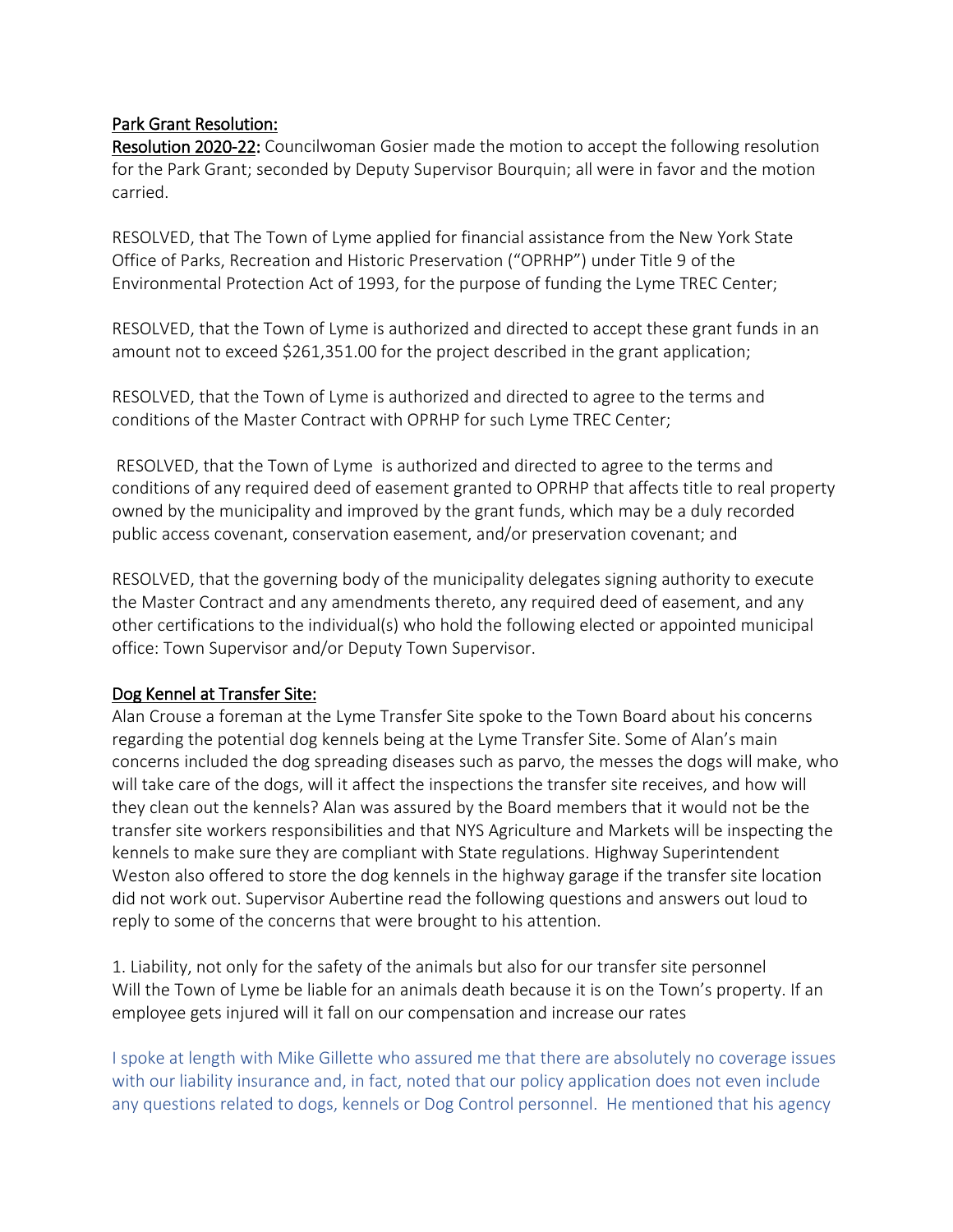represents at least one other town with a comparable set up and he is aware of other towns with similar arrangements.

Any dog held for the regulated 24-hour period will be contained in an approved and secure kennel that is in compliance with Ag & Markets law. This requirement is solely to ensure the dog's safety until it is either claimed by the owner or transported to the shelter facility with which the towns contract.

Only the Dog Control Officer is authorized to handle the dog. No transfer site employee will be in contact with the dog and will be instructed to stay away from the kennel. The kennel will be secured so there is no opportunity for an employee other than the DCO to be injured by the dog.

If a dog should die during the 24-hour hold time and a legal proceeding begun, it is my understanding from Mr. Gillette that our liability insurance would cover any award should there be one. Bear in mind, however, that no dog with any visible illness or injury would be housed in this manner, so the chance of a death would be rare.

Besides the towns' and DCO's total and demonstrated compliance with the A & M safety requirements and the liability insurance coverage in the event of a suit, I'm not sure what other precautions could be taken to prevent someone from an attempt to sue for this or any other matter.

This kennel location, like all other facets of the program, is the JOINT responsibility of the four towns- not just the Town of Lyme. It will be necessary to update our IMA to include this and other recent changes to our DC Program.

2. Supervision, the transfer site is not staffed at night or every day, what would happen to the animals during an emergency.

In case of an emergency, the DCO would respond if at all possible. She will monitor any severe weather or power outages and act accordingly to ensure the dog's safety. Procedure will be in place for notification of any incident broadcast on the scanner. Keep in mind, no shelters we know of, including that run by Jefferson County, are staffed 24 / 7. In fact, I have been informed that our plan will provide far better and more frequent care than is presently practiced at the County facility, including more frequent visits and feedings as required by law.

3. Will our transfer site employees be required to care for detained animals and what training will be required by the state to meet regulations for maintaining a kennel

No transfer site employees will be required to provide ANY care for the animal. In fact, they will be **prohibited** from doing so. No training will be necessary.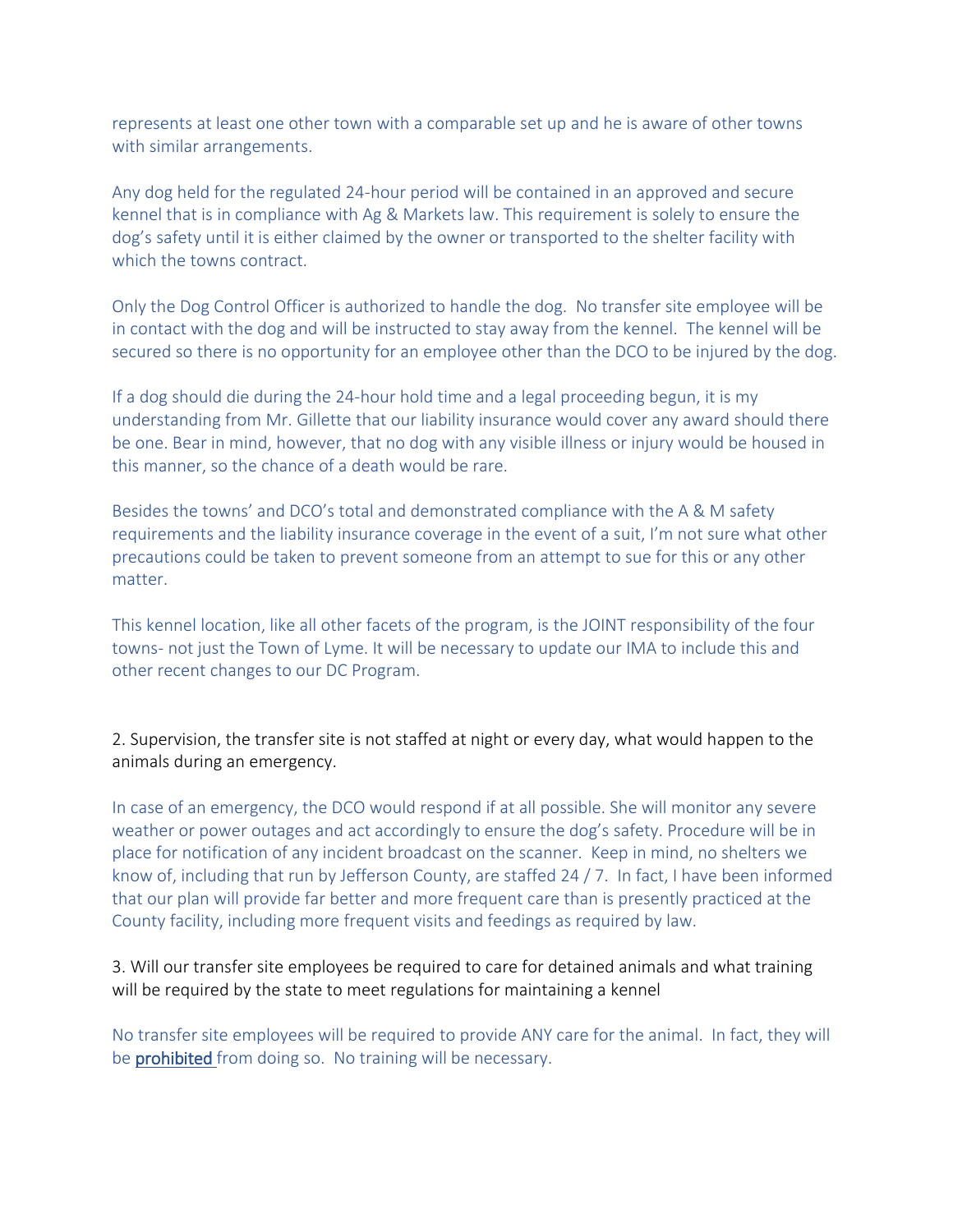The DCO is quite familiar with all requirements and she also will not need any additional training. She has already met with the Inspector for our area and will again be doing so around the end of this month.

4. Security, will additional security be needed to prevent unauthorized entry

The security at the transfer site is adequate. The kennel will be secured against break-in to the extent possible. It might be advisable to relocate or expand the "keep out" signage to the rear area of the building with, perhaps, some sort of cable across indicating the prohibited area.

5. Will we need additional inspections from the state because we now are housing animals I'm sure there are other potential issues that I haven't thought of this morning.

The Ag & Markets Inspector assigned to our area would make one site visit (hopefully on her reinspection within 30 days) to approve the accommodation and would not need to re-inspect, but could if she decided to do so.

Have we checked with local kennels and veterinary offices about temporary accommodations. I don't want to go back to the County but at the same time housing someone's animal even for a shot period can be problematic. There has to be an answer that doesn't expose any of the participating Towns.

Since the onset of the Joint Dog Control Program, the 24-hour hold location has been located at the DCO's private home with full approval from Ag & Markets. There have been no issues with that arrangement.

When first establishing this program, several facilities were contacted, but none was willing to be involved for a number of reasons, not the least of which were 1.) having to adjust its facilities, hours or practices to come into compliance with the State's requirements and/or 2.) possibly inviting more frequent visits from a State Inspector. Also, most veterinarians or private kennels do not meet the minimal dimensions for kennel space(s). Because they are not 24/7 operations, this creates a problem of needed accessibility for the DCO which could occur at any time of the day or night or on days when the facility is closed. Even if we were to find a suitable substitute, we would still be responsible to ensure its compliance with all the regulations.

Resolution 2020-23: Deputy Supervisor Bourquin made the motion that until further accommodations are made for housing stray dogs the transfer site will be the location for the two dog kennels; seconded by Councilwoman Gosier; all were in favor and the motion carried.

## ZEO/CEO Pay Correction:

Supervisor Aubertine stated that the Board needed to make a decision regarding Jim Millington's salary. The decision was tabled.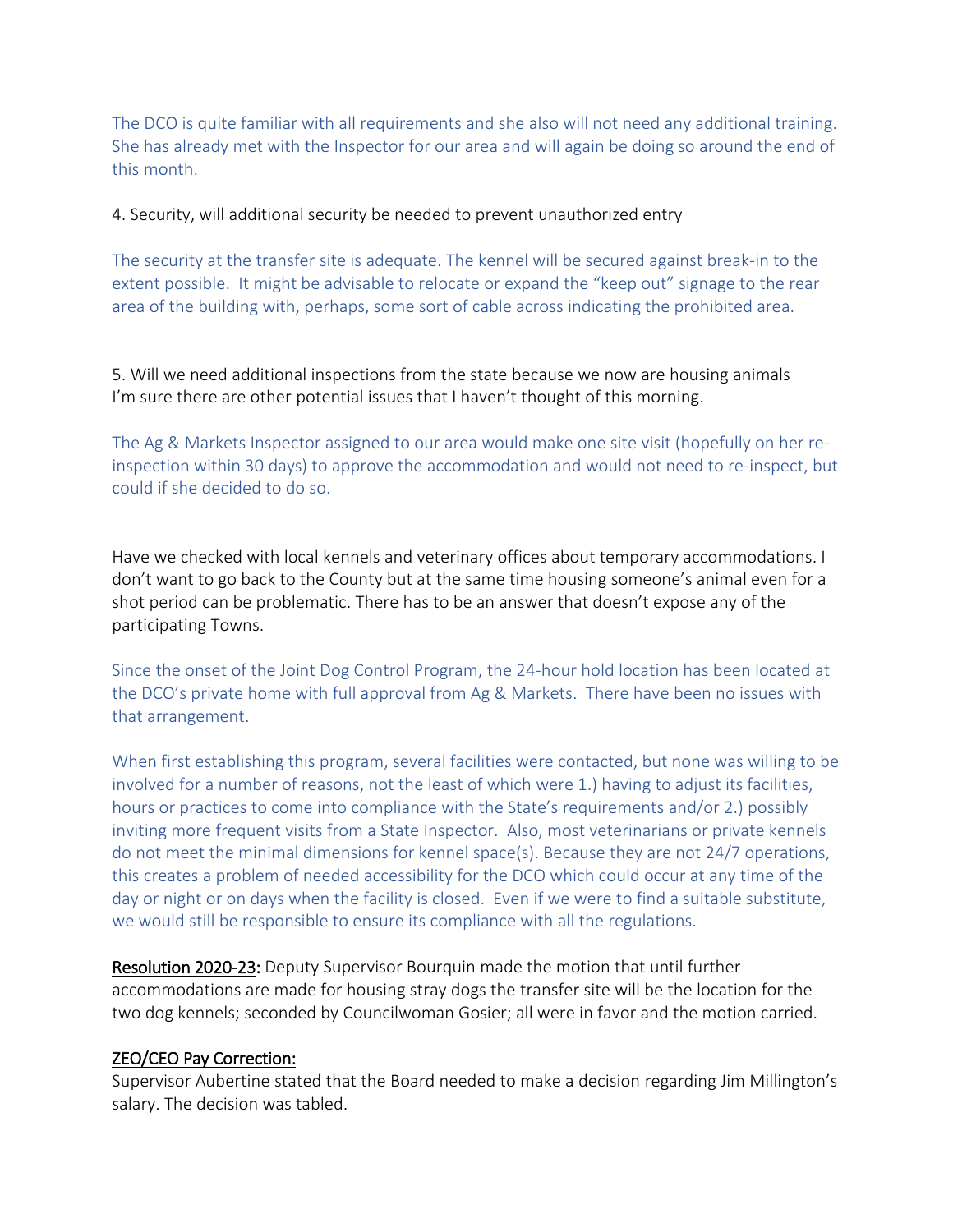#### Hyde Stone Service Agreement:

Supervisor Aubertine reminded the Board that he emailed them the Hyde Stone contract they proposed. He thought the services seemed expensive and that he wanted the highway department to try and clean them. Councilwoman Gosier agreed that the agreement did not seem cost effective. Deputy Supervisor Bourquin agreed and said don't put any more money into this building.

#### Insurance Renewal:

Supervisor Aubertine wanted the Board to discuss whether the Board would like to stay with Trident for Insurance or switch to Glatfelter. The policy renews March 9<sup>th</sup> 2020. The only thing insurance agent Mike Gillette lacks to sign up with Glatfelter is some serial numbers from Pat Weston. The key point of why Mike Gillette was asking the Town which company to use for insurance was related to the Village Dissolution. Trident's response when asked about adding the Village to the Town's policy if the dissolution goes through was "I can't make any guarantees on how we would handle the village dissolution and as much as I don't want to lose the business I would understand if Lyme needs to move to protect your relationship with the insureds." Mike Gillette also stated that if absorbing the Village won't occur until 1/1/2022 then renewing with Trident for 2020-2021 wouldn't raise that particular issue. There was a discussion regarding what insurance company would be better for the Town.

Resolution 2020-24: Deputy Supervisor Bourquin made the motion to continue with Trident Insurance for one year; seconded by Councilwoman Gosier; all were in favor and the motion carried.

## Old Business:

#### Transfer Site Fees:

Supervisor Aubertine reminded the Board that they had previously discussed if the Transfer site should be charging contractors bringing in trees and brush. Foreman Al Crouse stated that big tree companies are bringing in huge loads of trees and brush which creates more work for the Town and he believes they should be charged a fee. He also suggested handing out papers at the dump once the fees have been made so that residents are aware of the charges. Highway Superintendent Pat Weston thinks the Town should put a hefty price on contractors to keep them out of the transfer site completely. He believes they are probably already charging our residents a fee to haul the brush and the transfer site is accepting it for free. The tree companies and other contractors are the ones making out on the deal. Supervisor Aubertine asked Al Crouse and Pat Weston to come up with a fee schedule to charge contractors for brush to approve at the March meeting.

Deputy Supervisor Bourquin asked how many times the County hauled recyclables which was 12 times in January resulting in \$600.00 in charges which will estimate to be \$7,200.00 a year. Al Crouse revealed he can find companies to take the recyclables and asked if the Board would like him to look into it? Supervisor Aubertine stated he would like Al to look into it and report back to the Board.